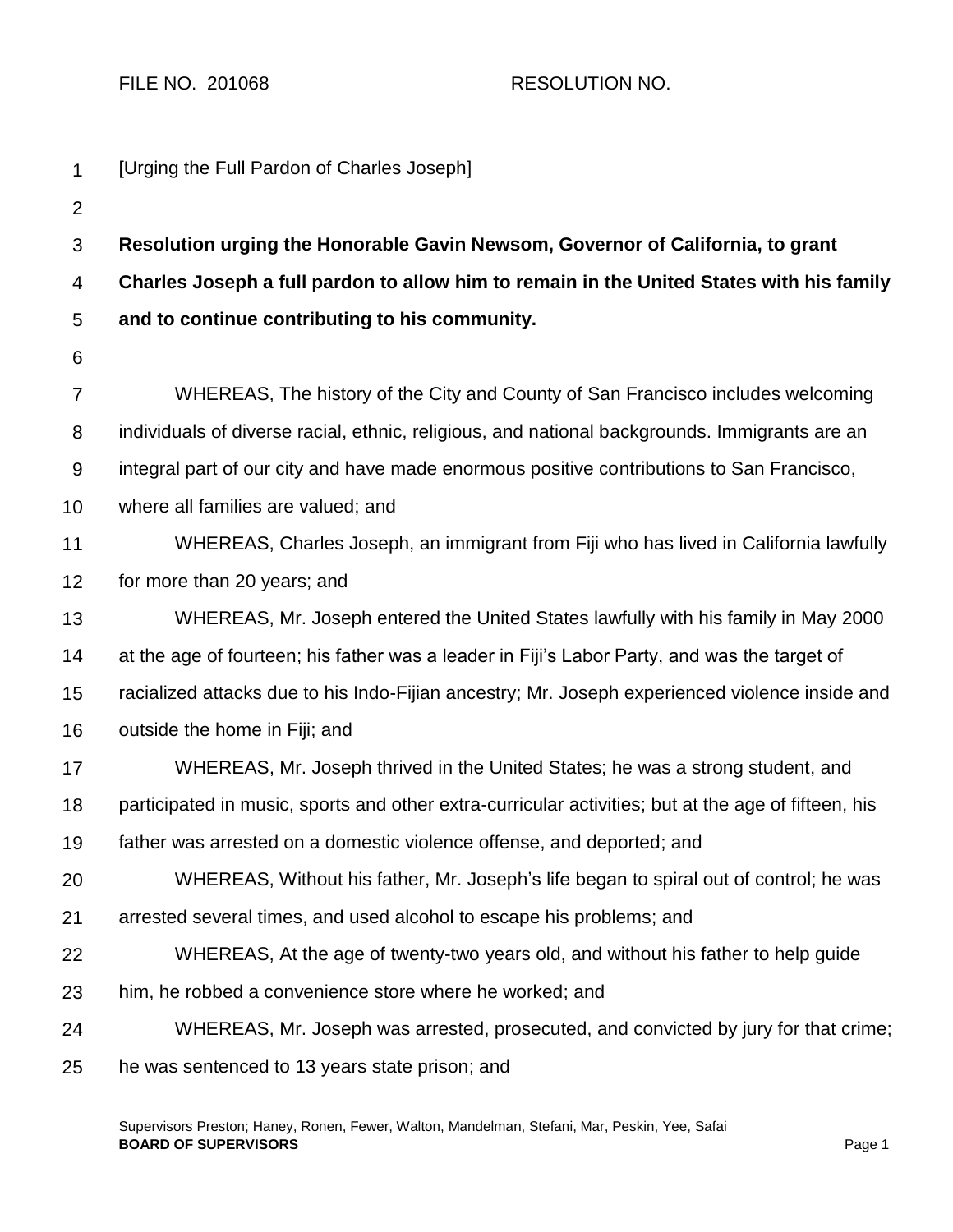1 2 WHEREAS, Despite the challenging circumstances, Mr. Joseph began to heal, and engage in self-inquiry that led to a process of true rehabilitation; and

- 3 4 5 WHEREAS, Mr. Joseph developed his voice, both as a leader and as an artist. He explored his indigenous roots, joined with other indigenous prisoners, and used his learnings and practices to heal; and
- 6 7 WHEREAS, Mr. Joseph would become a leader in many rehabilitative programs in custody. He took an alternative to violence class, which he described as "awakening;" and
- 8 9 WHEREAS, He participated in a group therapy class called Personal Transformation in which he unpacked childhood traumas; and
- 10 11 WHEREAS, He became a leader in a Restorative Justice class, in which he learned to hold himself accountable for harm; and
- 12 13 14 15 16 17 18 19 20 21 22 23 WHEREAS, Mr. Joseph also evolved as a musician and dancer. He wrote and performed music about love, anger, loss, and deep pain, under the tutelage of Lacy J. Dalton, a member of the Country Music Hall of Fame. Ms. Dalton describes Mr. Joseph's music as passionate, exquisite, unifying, and life-changing; he also taught music classes at the prison, and regularly performed the traditional islander haka dance. He contributed to the transformation of many people within prison; and WHEREAS, While incarcerated, Mr. Joseph worked with Special Olympians for two years, helping to raise funds for the group and organizing a performance of the haka dance for a Special Olympics event; he loved this work, took on a leadership role, and formed connections with Olympians, who constantly inspired him; and WHEREAS, Mr. Joseph served his sentence and was released from prison, but on May 19, 2019, instead of being reunited with his family, Mr. Joseph was transferred to ICE custody
- 24 and was detained at Mesa Verde ICE Processing Center for 11 months; and
- 25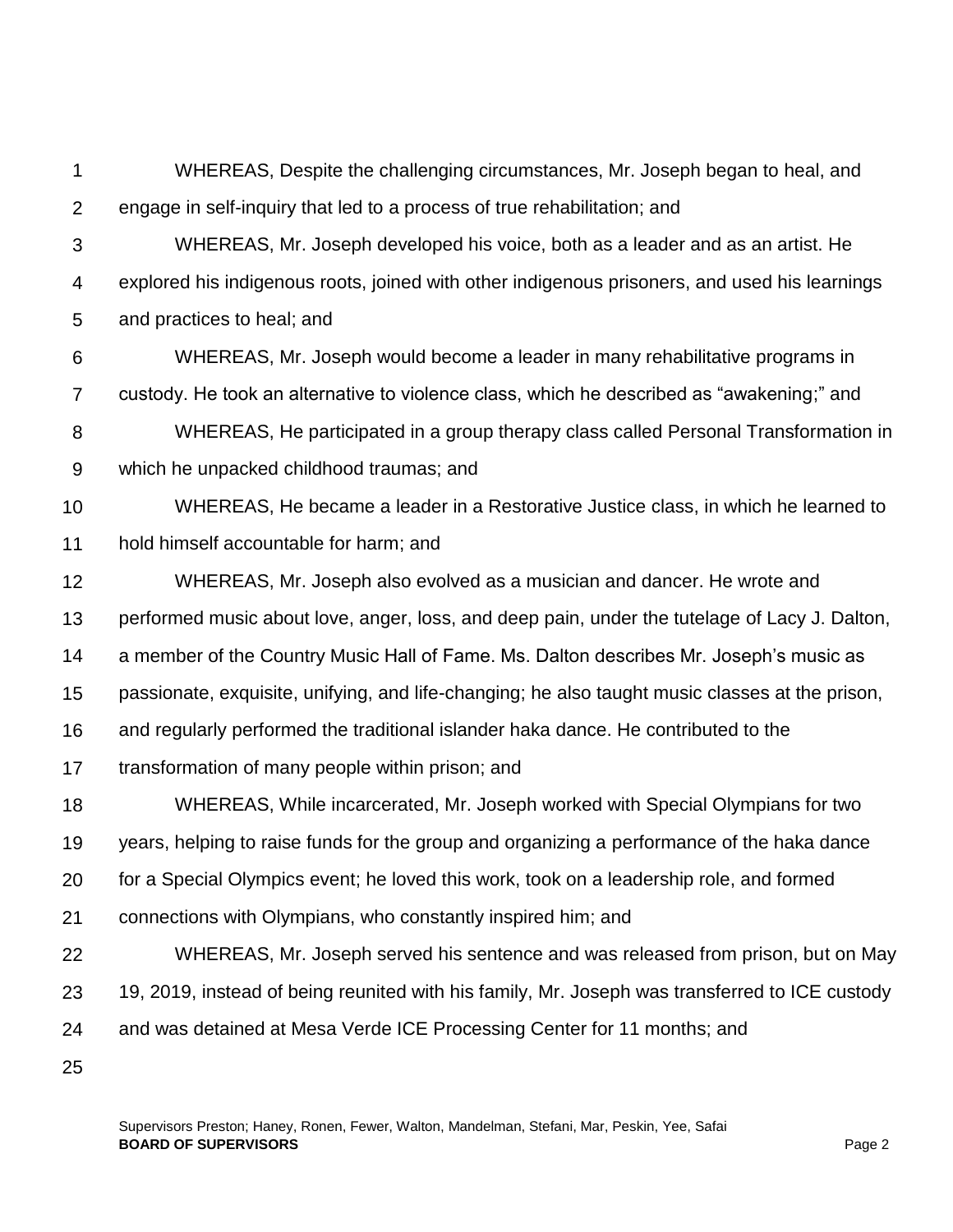1 2 3 4 WHEREAS, While in detention and incarceration, Mr. Joseph was a leader in advocating for the rights, health, and safety of incarcerated people, working tirelessly to get them the proper protection and care in light of public health concerns such as Valley Fever and COVID-19; and

5 6 7 WHEREAS, Mr. Joseph was reunited with his family on April 14, 2020, after a federal judge ordered his release from ICE custody because he was at a higher risk of developing serious symptoms if he were to contract the coronavirus; and

8 9 10 WHEREAS, Mr. Joseph has been fighting his immigration case for over a year, and it is now on appeal before the 9th Circuit; he has applied for deferred action under the Convention Against Torture ("CAT") because he fears he will be tortured if deported to Fiji; and

11 12 13 WHEREAS, Since his release, Mr. Joseph has continued to share his experience with law students, graduate students, elected officials and community organizations; Mr. Joseph has also been providing spiritual and biblical reflections to faith communities; and

14 15 16 WHEREAS, Mr. Joseph is a model father and husband, and his family is central in his life. He has been with his wife, Shelly, since 2005, and they have two daughters, Hope and Carly, and they reside in Sacramento, California; and

17 18 19 WHEREAS, News outlets such as KQED, the Sacramento Bee, NBC Bay Area, KALW, and the San Francisco Chronicle have all featured Mr. Joseph and his experiences with the immigration and criminal systems; and

20 21 22 WHEREAS, If Mr. Joseph is granted a pardon by Governor Newsom, he will no longer be deportable and will be able to remain with his wife and daughters and contribute his skills and gifts to his Sacramento community; and

23 24 WHEREAS, The Chair of the Asian Pacific Islander Legislative Caucus and former San Francisco Supervisor David Chiu, supports Mr. Joseph's pardon application; and

25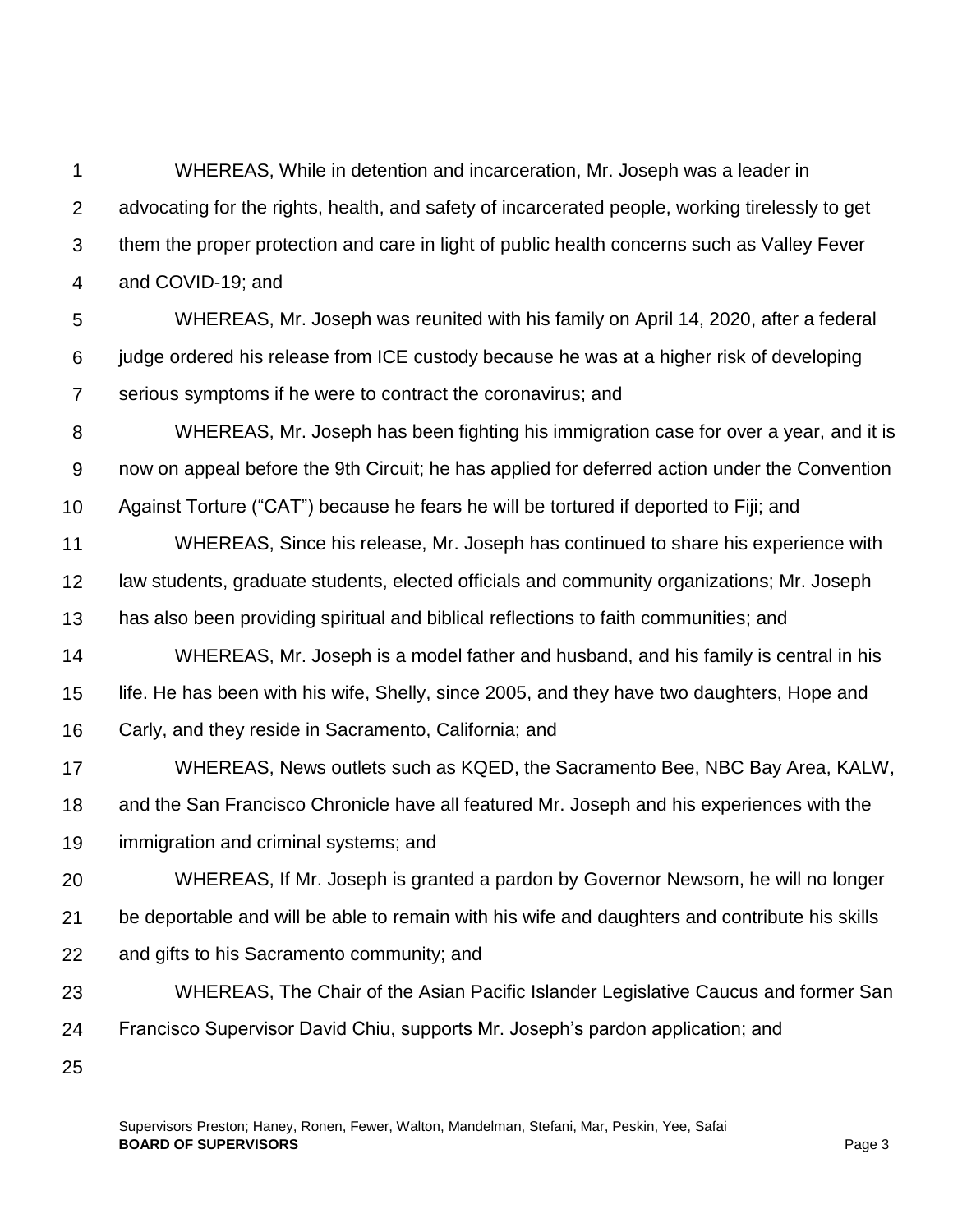1 2 3 4 5 6 7 8 9 10 11 12 13 14 15 16 17 18 19 20 21 22 23 24 25 WHEREAS, The Assistant Majority Leader of the California Legislature, Rob Bonta, Assemblymember for the 18th District, supports Mr. Joseph's pardon application; and WHEREAS, California State Senator Richard Pan of the 6th Senate District supports Mr. Joseph's pardon application; and WHEREAS, Faith communities and organizations throughout the Bay Area and the state support Mr. Joseph's pardon application, including the Interfaith Movement for Human Integrity and the Unitarian Universalist Justice Ministry of California; and WHEREAS, San Francisco houses one of the country's largest immigration courts for detained immigrants facing deportation; and WHEREAS, The San Francisco Public Defender's Office houses a deportation defense unit and currently represents Charles in his removal case; and WHEREAS, Following a contested hearing, the San Francisco Immigration Court ordered Charles Joseph deported; and WHEREAS, Governor Newsom is originally from San Francisco, was Mayor of San Francisco for seven years, and continues to have deep ties to San Francisco; and WHEREAS, Charles Joseph has been deeply involved in local immigrant rights efforts in San Francisco to fight for state-wide immigration reform, particularly around the issue of transfers from prison to ICE, and the treatment of detainees in ICE detention centers; and WHEREAS, Mr. Joseph has conducted extensive trainings for the San Francisco Public Defender's Office on these issues, presented to a masters-level class on migration studies at the University of San Francisco, and has worked closely with the Asian Law Caucus-Advancing Justice on immigrant rights policy and advocacy campaigns; now, therefore, be it RESOLVED, That the City and County of San Francisco opposes the removal of Charles Joseph from the United States; and, be it